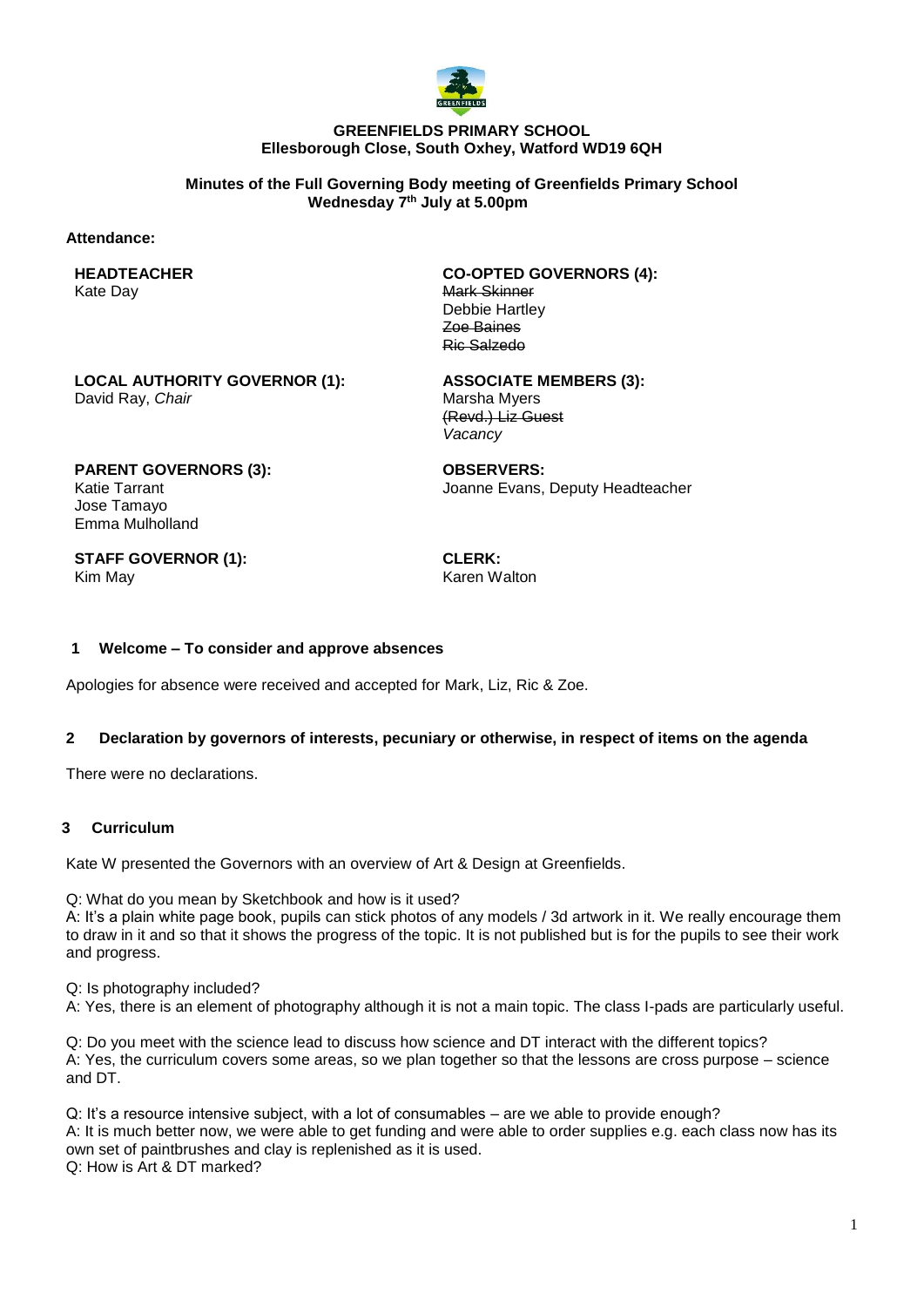A: We hot mark (verbal feedback) as the lesson progresses and give advice. Written marking is noted on the evaluation, not in the actual sketchbook as what is in the sketchbook is a piece of art and should not be amended, this is the pupil's work.

Q: Over the years, TA's have been important in supporting Art & DT. Where do the recent staff changes leave us? A: For a long time TA's were used to cover PPA time and this was a creative lesson. The lessons were dependent on the creativity of the TA but this has now changed. We have lots of TA's skilled in lots of areas who often offer to stay to help with classes. A lot of TA's stay beyond their hours in the afternoon to support the Art lessons.

Q: Do we still have an art club?

A: Yes, it's very popular with approximately 30 pupils. There is a minimal charge to cover costs. Art Club Leaders change per term. The club is for Reception to Year 4. The hall has been developed for their work and all pupils see the Art Club work during lunchtime.

It may be possible to arrange a visit to the Art department at XXX (Debbie offered) College in future.

The school is developing relationships with St Helens as they have facilities like food tech rooms which may be useable in future.

A lot of children are good with Lego and don't see that as a DT, the school is expanding the pupil's idea of what art and DT means.

Kate was thanked for her presentation and enthusiasm for the subject.

# **4 Membership of the Governing Body.**

The current Chair's term ends on 8<sup>th</sup> July. No nominations were received. The current Chair has agreed to remain in office for another year. This was unanimously agreed.

Jose Tamayo's term as Parent Governor is also due to end in August 2021. He no longer has children at Greenfields but is happy to remain on the Governing Board. Jose was thanked for his invaluable support with GDPR Regulations. It was unanimously agreed to accept Jose as an Associate Governor from September. The vacancy for a new Parent Governor will be advertised in September.

**ACTION** – Chair and Head to circulate an invitation for Parent Governor nominations in September.

# **5 To approve the minutes of the meeting held on 26th May 2021 (document circulated)**

No further comments were made. The Chair signed the minutes as an accurate and valid record of the meeting held on 26th May 2021.

# **6 Matters Arising from the minutes of the meeting held on 26th May 2021**

Nominations for Chair – discussed under point 4 above.

The Chair has met with Donna and personally thanked her for her hard work and support.

The Safeguarding Audit – discussed under point 10 below.

Dates for next year's meeting – agreed under point 13 below.

Vision and Strategy – discussed under point 12 below.

# **7 Headteacher's report (verbal report)**

The end of term is extremely busy with reports, sports day, changing covid guidelines.

Numbers -

The school now has more than 200 pupils even with some families moving. Year 2 now has a full class and a waiting list.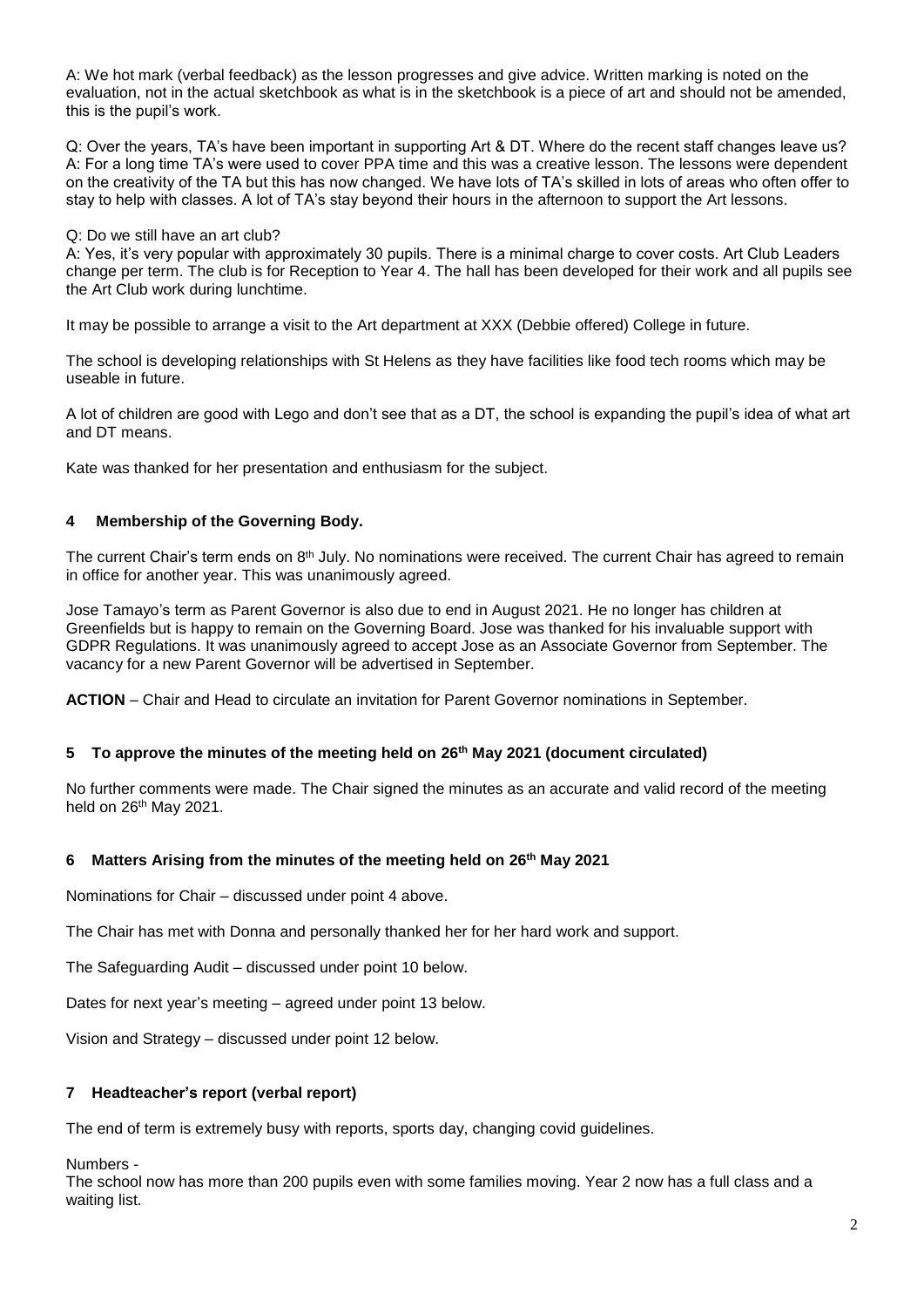Year 6 has 19 pupils and currently coming into Reception are 25. (5 are completely new to the school). This is good for a year of low birth rates.

Nursery will start September with 19. This is low, but the highest in South Oxhey, as it is another low birth year. Two more are also on the waiting list to start in January.

### Attendance –

This year has been the hardest and the most difficult to manage. Attendance is currently at less than 95% which needs to improve, but Covid situation has not helped. Some families sent children abroad and did not come back after the borders re-opened, there has also been a chicken pox outbreak and some families generally have low attendance. As a result of re-bookings due to the pandemic a number of families have also gone on holiday. Attendance rainbows and reporting will be reintroduced in September.

Q; In terms of restarting in September and avoiding the quarantine process – what's happened? A: All staff have been written to. Some are going away but all staff (except one due to personal choice) are now double jabbed so if the return quarantine requirement is scrapped it will be fine.

#### Q: Is there anything we can encourage parents to do?

A: There have been exceptions this year because of covid and from September we will be confirming with parents that holidays are not authorised and will be followed up. Pre-covid attendance was going up so this can happen again.

### Q: What outside support do you have?

A: We have a council attendance officer. The school can justify the top 10 of absences for medical / family reasons and we broadly have the same attendance levels as every other school locally. If a school pushes too much, families change schools – we have children who have moved from other schools, and this is reflected in some attendance figures.

When lockdown lifted, we had 96% attendance but this term we have struggled. Re-booked holidays are the main reason.

### Bubbles –

Bubbles will be ending officially on 19th July. This week we have relaxed bubbles slightly for outside activities. We have been fortunate and not had to close a bubble but others schools have. It's important for Year 6 to leave properly. Some parents were unhappy that they couldn't attend sports day, but when the reasons were explained this was accepted. Parents have been reminded to wear masks outside school. Some parents have come in for assembly and parents have been socially distanced, wearing a mask and temperatures have been taken. This has worked well. The Year 6 production has also happened.

#### Transition –

Transition meetings between classes are going well. Two classes are left to do. Different year groups have different gaps – writing, reading – approximately 1/3 of the year has been missed. Gaps will be addressed and will be formally reported on at the next Governors meeting.

#### Staffing –

Nicola Weller has resigned following long term sick leave. This has left the school without a SENCO. Ellen has covered this term (1 day a week) and will do 2 days a week from September. Jo will also train for the role and will take over with Ellen's support in January.

Q: What form does the training take?

A: 8 face to face days – 1 day per term. The course take a year.

#### Q: How many SENCO hours are there currently?

A: 2.5 days SENCO with additional tasks. Next term we have allocated 2 full days with the other tasks being delegated to other staff.

Vicky is now signed off until September with conversations continuing. Beth and Donna have been covering the role with Kate and Jo.

Q: Is the looked-after child continuing in September? A: Yes, the aim is that he will become a permanent South Oxhey resident although he may not stay at Greenfields

Lesley has retired next week but is volunteering from September.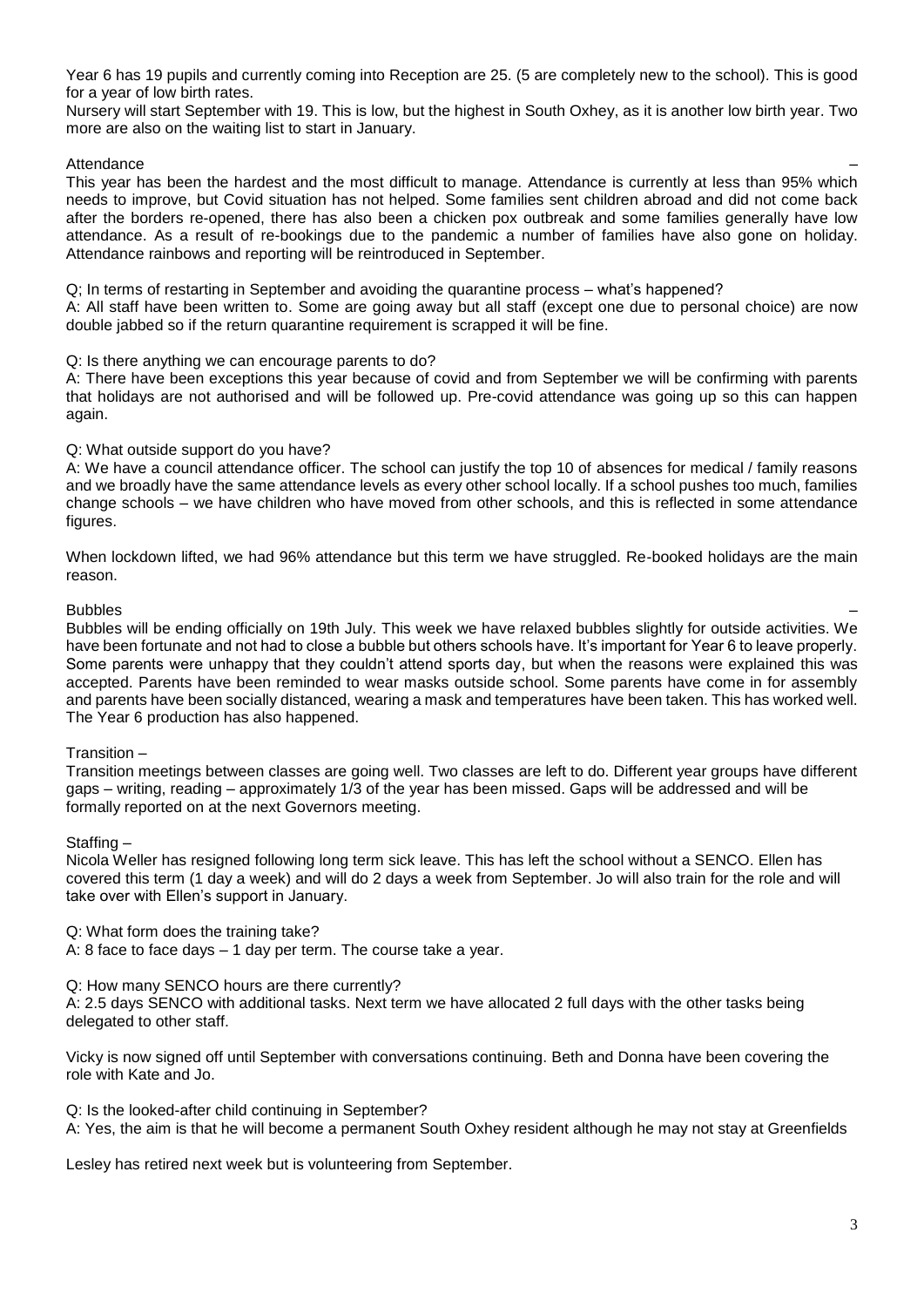Through lockdown we took on 2 temporary dinner ladies to have one dinner lady per class. We do not have the funds for both, so one member of staff will be taken on permanently (Charlene).

Nicola leaving is a massive budget adjustment. Jo taking on SENCO, Ali and Marie have been brilliant in Nursery and in September Ali and Shelagh will job share.

The remaining budget has meant that Bobbie is going to become a permanent year 5 TA and Alison will become an Intervention TA (Year 2 and 1, 11.30am -3.30pm).

Beth is joining the nurture team and from September will be supporting the transition for children and an EHC child. We also hope to employ an NQT for 2 days a week.

Finance –

The staffing adjustments mean that we now have a projected carry forward of £8K. Donations and funding are coming in. The budget is a worst case scenario and we can manage.

Q: When will we hear about funding for the EHC?

A: Hopefully on Friday with funding from September although this may be delayed until January.

Q: How is Ashley, the NQT doing?

A: Still doing fabulously, she is already planning and preparing for next year. The course has changed to 2 years with day release to attend the course.

Q: So who is covering Year 3 when Ashley is out?

A: As Jo is her mentor, she has been in the classroom observing and supporting so it makes sense for Jo to cover.

Q: Because Nicola is leaving and she was 1 of the 3 safeguarding leads, is anyone else being trained? A: Vicki may train and Ellen is trained so the aim is to ask one of them. Kate and Jo are refresher training next week. Because of the work involved, it needs to be someone out of class.

Q: Is the office going to be reorganized over the summer holiday?

A: Nurture will move to the new garden pod. Jo will move to the Head's current office and the Head will move to the old staffroom. This will ensure leadership in both wings. Sneha our mental health officer is going to come in on Fridays and use Jo's office as Jo does not work on Fridays.

# **8 Update on Finance (HT)**

Covered above in point 7 during the Head's verbal report.

# **9 Update on Premises (Chair)**

Planning for the new Nurture building continues. The pre-visit by the electricians has been made to figure out the cabling route. The ground screw foundations are being installed on the 29<sup>th</sup> July with the actual build happening week commencing 9<sup>th</sup> August. The electrics and climate control will happen the week after.

#### **10 Safeguarding / Health & Safety (Chair)**

Governor safeguarding audit – This is now complete. A couple of minor issues were identified and resolved before submission but the final report has now been completed. No significant actions remain.

#### **11 Policies for review and adoption**

None.

#### **12 Governors**

Ofsted-ready Governor packs - Governors returned their folders for updating and redistribution in September

**ACTION** – All Governors to return the Ofsted -ready folders to school for updating